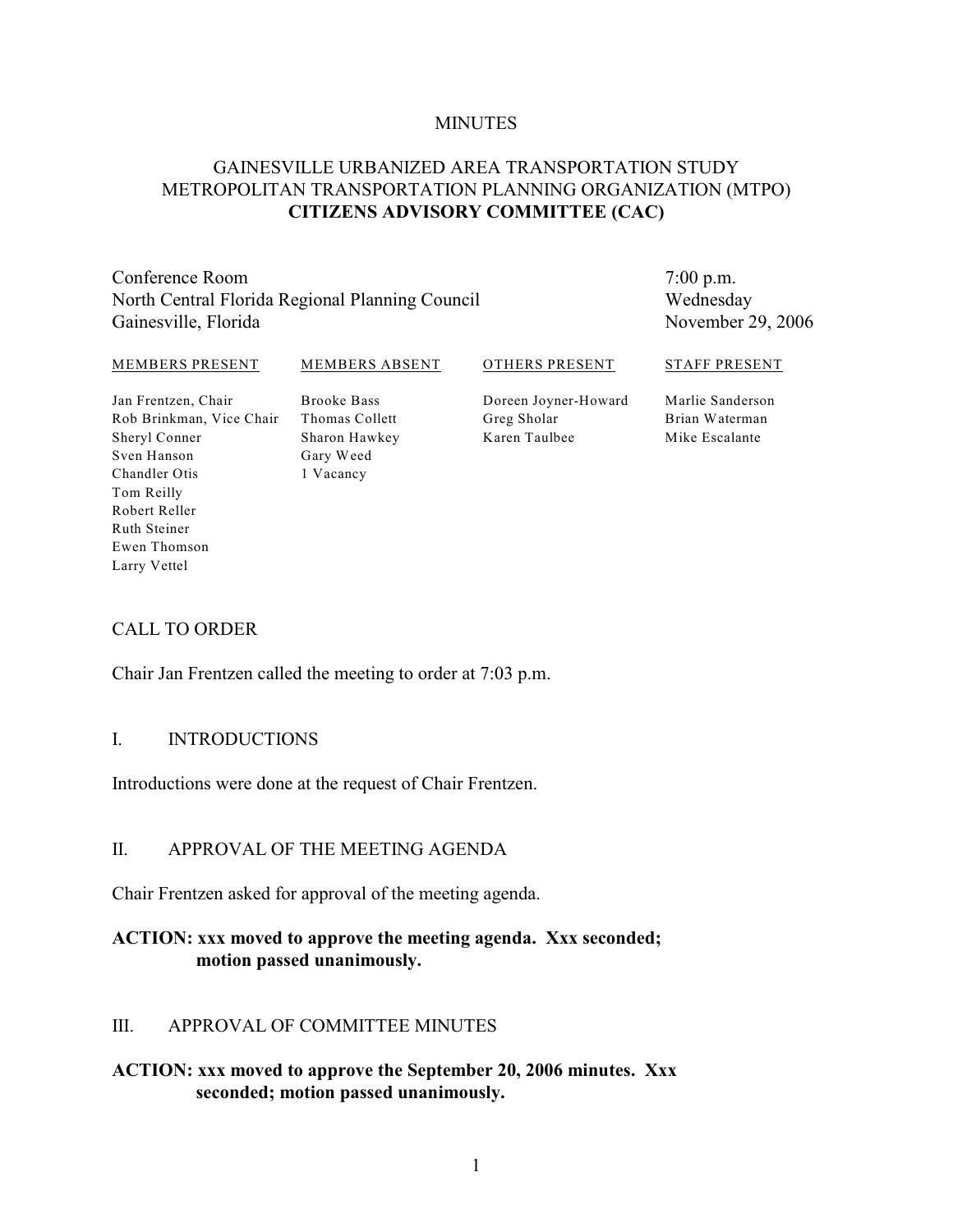# IV. CHAIRMAN'S REPORT

Mr. Marlie Sanderson, MTPO Director of Transportation Planning, announced that the next MTPO meeting is scheduled for December  $14<sup>th</sup>$  at 1:30 p.m. in the Jack Durrance Auditorium. He said that the CAC's next meeting is scheduled for January  $10<sup>th</sup>$ .

# V. TRANSPORTATION IMPROVEMENT PROGRAM (TIP) AMENDMENTS

Mr. Sanderson stated that the Florida Department of Transportation (FDOT) is requesting two TIP amendments. He said that one amendment consisted of rollover projects from the previous TIP. He added that the second amendment was the addition of the Airport Access Road Project that included a new project number.

Ms. Karen Taulbee, FDOT Transportation Specialist, and Mr. Sanderson discussed the TIP amendments and answered questions.

## **ACTION: XXX moved to recommend that the MTPO approve the two TIP amendments listed in Exhibit I. XXX seconded; motion passed unanimously.**

# VI. FDOT TENTATIVE FIVE YEAR WORK PROGRAM

Mr. Sanderson stated that FDOT has submitted its Tentative Five Year Work Program to the MTPO for review and comment.

Ms. Sanderson and Mr. Brian Waterman, MTPO Senior Planner, discussed the MTPO staff's review of the Work Program and answered questions.

Ms. Taulbee explained Tentative Work Program projects and answered questions.

# **ACTION: xxx moved to recommend that the MTPO forward the review comments contained in Exhibit 2. Xxx seconded; motion passed unanimously.**

# VII. INTERSECTION SIGNALIZATION OF SW  $62^{ND}$  AVENUE AT STATE ROAD (SR) 121 (WILLISTON ROAD)

Mr. Sanderson stated that FDOT has recently informed MTPO staff of their intent to signalize the intersection of SW  $62<sup>nd</sup>$  Avenue at SR 121 using safety funds to construct this project in 2007. However, FDOT only has enough funds under this program to construct concrete strain pole signals, not the mast arms that is required under Policies 7.2.1 and 7.2.2 of the *MTPO Urban Design Policy Manual* (enclosed).

FDOT is requesting a waiver to this requirement in order to proceed with the signalization of this intersection. This traffic signal is warranted at this location (see enclosed Signal Warrants Summary). If a waiver to this requirement is not approved, it's our understanding that this project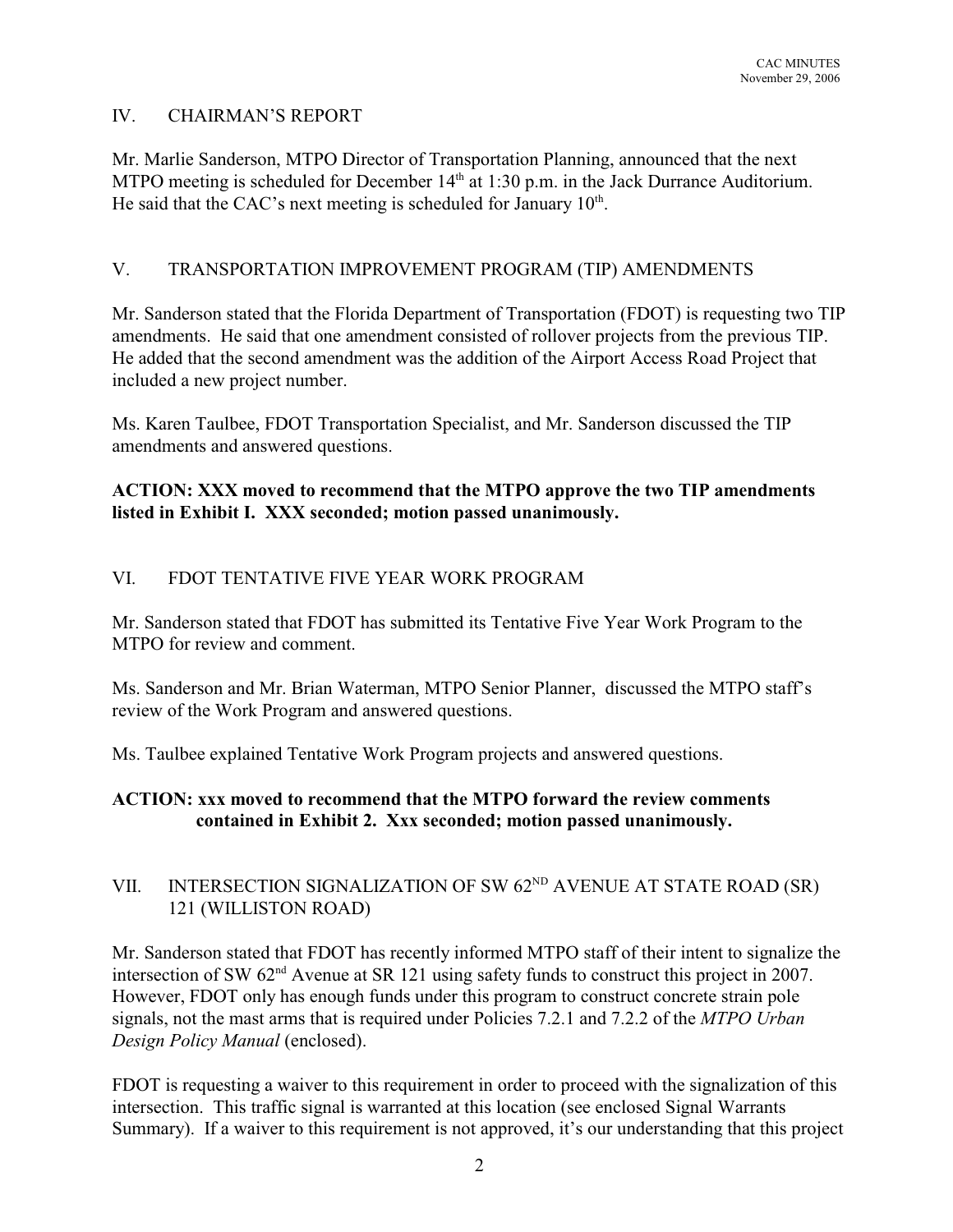will be placed in next year's work program with the earliest construction date being in Fiscal Year 2011/2012.

# IX. REGIONAL TRANSIT SYSTEM (RTS) BUS RAPID TRANSIT (BRT) FEASIBILITY STUDY PROJECT SCOPE

Mr. Brian Waterman, MTPO Senior Planner, stated that RTS has submitted a draft BRT Feasibility Study Project Scope for review and comment.

Mr. Jesus Gomez, RTS Director, discussed the draft BRT Feasibility Study Project Scope and answered questions.

Ms. Linda Dixon, University of Florida Planning Office Manager

# X. PUBLIC INVOLVEMENT PLAN UPDATE

Mr. Sanderson stated the each year, the MTPO reviews the Public Involvement Plan (PIP). He discussed the plan revisions and answered questions.

# **ACTION: XXX moved to recommend that the MTPO approved the revised PIP. XXX seconded; motion passed unanimously.**

# XI. DR. KERMIT SIGMON CITIZEN PARTICIPATION AWARD- 2006

Mr. Sanderson stated that, in 1997, the MTPO approved the annual Dr. Kermit Sigmon Citizen Participation Award. He said that this award will be presented each year by the MTPO to someone selected by the CAC in recognition for their contribution to the area's planning process. He reviewed the past recipients of the award. He asked the CAC to select someone for the award.

Vice Chair Frentzen said that the CAC may choose any format to select the recipient.

# **ACTION: XXX moved to award the Dr. Kermit Sigmon Citizen Participation Award for 2006 to YYY by acclamation. XXX seconded; motion passed unanimously.**

# X. INFORMATION ITEMS

There was no discussion of the information items.

# ADJOURNMENT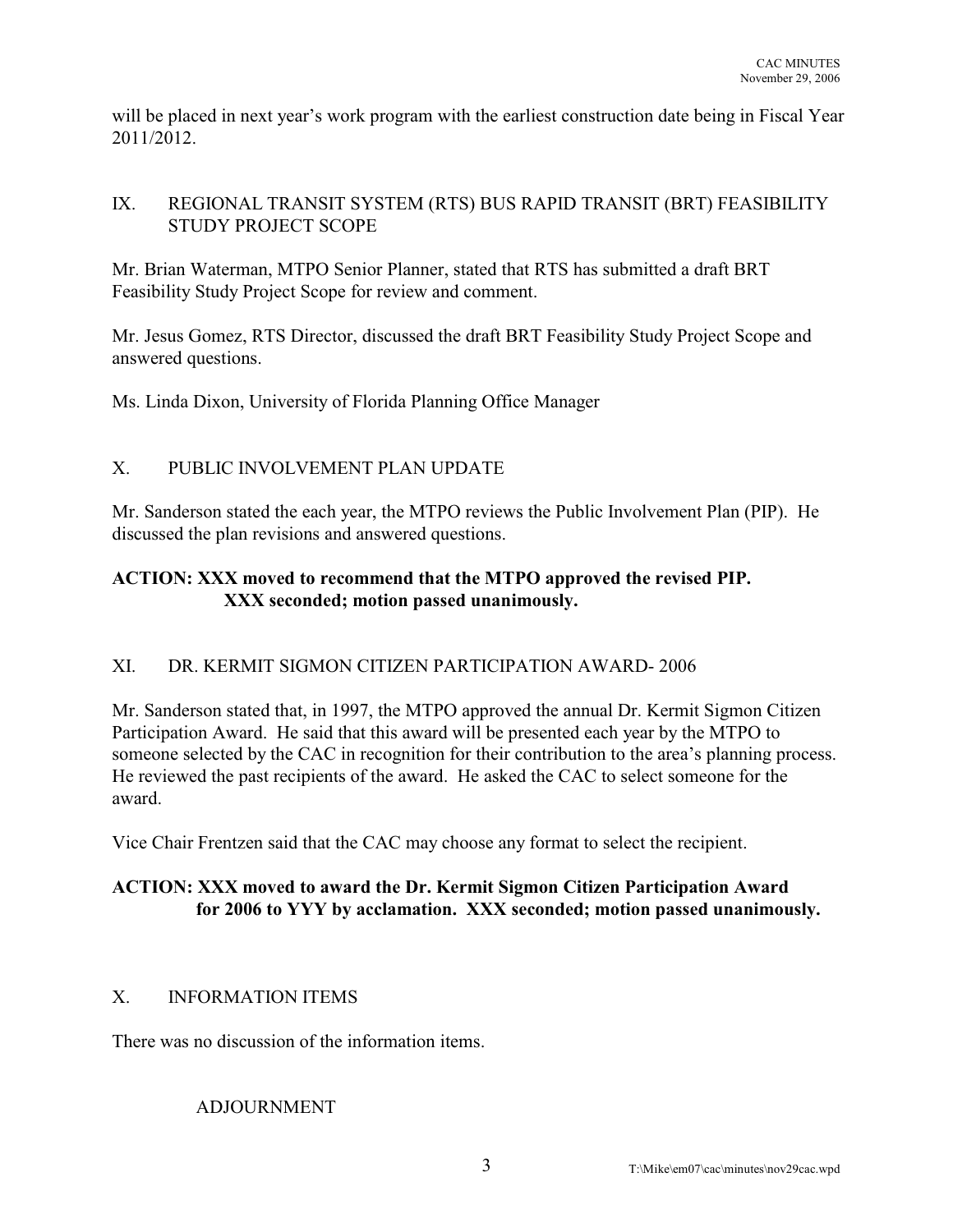The meeting was adjourned at 8:10 p.m.

Date Jan Frentzen, Chair

 $\_$  , and the set of the set of the set of the set of the set of the set of the set of the set of the set of the set of the set of the set of the set of the set of the set of the set of the set of the set of the set of th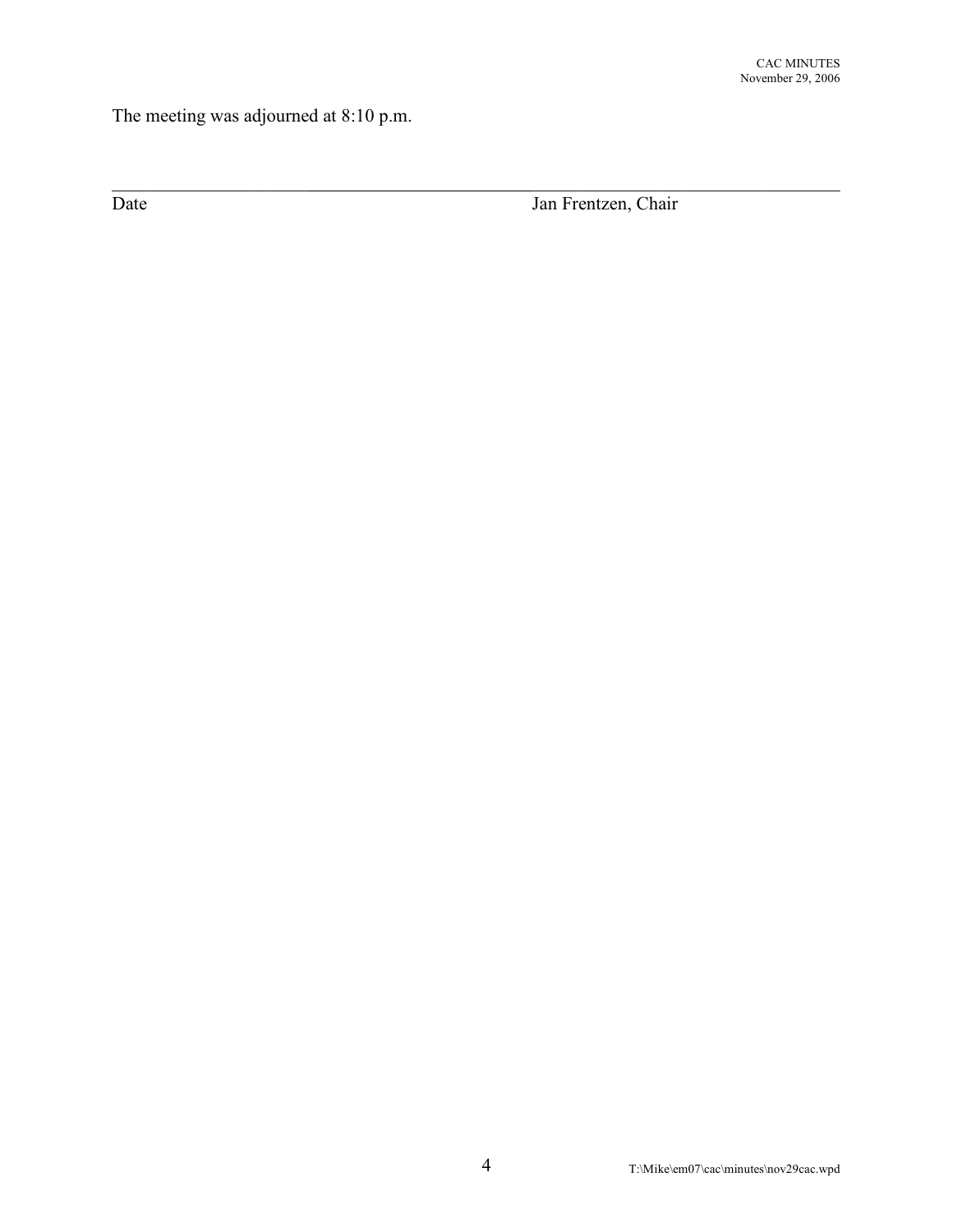## **EXHIBIT 1**

# **FISCAL YEARS 2006/2007 - 2011/2012 TRANSPORTATION IMPROVEMENT PROGRAM AMENDMENTS**

**Amendment 06-1**- Amend the Fiscal Years 2006/2007 - 2011/2012 TIP for the following rollover projects from the Fiscal Years 2005/2006 - 2010/2011 TIP:

| <b>PROJECT</b><br><b>NUMBER</b> | <b>PROJECT</b><br><b>LOCATION</b>                                                                 | <b>PROJECT</b><br><b>DESCRIPTION</b>                                                                                           |
|---------------------------------|---------------------------------------------------------------------------------------------------|--------------------------------------------------------------------------------------------------------------------------------|
| 2075452                         | N 39 <sup>th</sup> Avenue [SR222]<br>FM: East of I-75<br>TO: West of NW 43rd Street               | Resurfacing-\$300,000 State DDR funds for railroad &<br>utilities (RRU) phase                                                  |
| 2076992                         | Newberry Road [SR 26]<br>AT: NW 48 <sup>th</sup> Street                                           | Traffic Operations - \$1,000 state DIH funds for<br>construction (CST)                                                         |
| 2077453                         | Main Street [SR329]<br>AT: SW 16 <sup>th</sup> Avenue                                             | Traffic Signal Update- \$100,000 state DDR funds for RRU<br>phase                                                              |
| 2077963                         | State Road 26<br>AT: State Road 222<br>AT: County Road 234                                        | Safety Project- \$72,072 state DDR & DIH funds for right-<br>of-way (ROW)                                                      |
| 2113353                         | SW 20 <sup>th</sup> Avenue<br>FM: SW 62 <sup>nd</sup> Boulevard<br>TO: SW 34 <sup>th</sup> Street | Corridor Planning Study and 30 percent design plans-<br>\$5,001 federal ACSA funds for preliminary engineering<br>(PE)         |
| 2113654                         | University of Florida access                                                                      | Pedestrian and Service Access Improvements- \$983,928<br>federal earmark S117 funds for CST                                    |
| 4068473                         | Gainesville Regional Airport                                                                      | Federal Transit Administration (FTA) Section 5309<br>additional funding-\$297,600 federal FTA funds for transit<br>improvement |
| 4068476                         | Gainesville Regional Transit System                                                               | Facility expansion additional funding-\$988,139 federal<br>earmark funds for facility expansion PTO studies                    |

**Amendment 06-2**- Amend the Fiscal Years 2006/2007 - 2011/2012 TIP to add the Gainesville Regional Airport Access Road at Waldo Road [SR 24] incorporating a project number change to 2076144.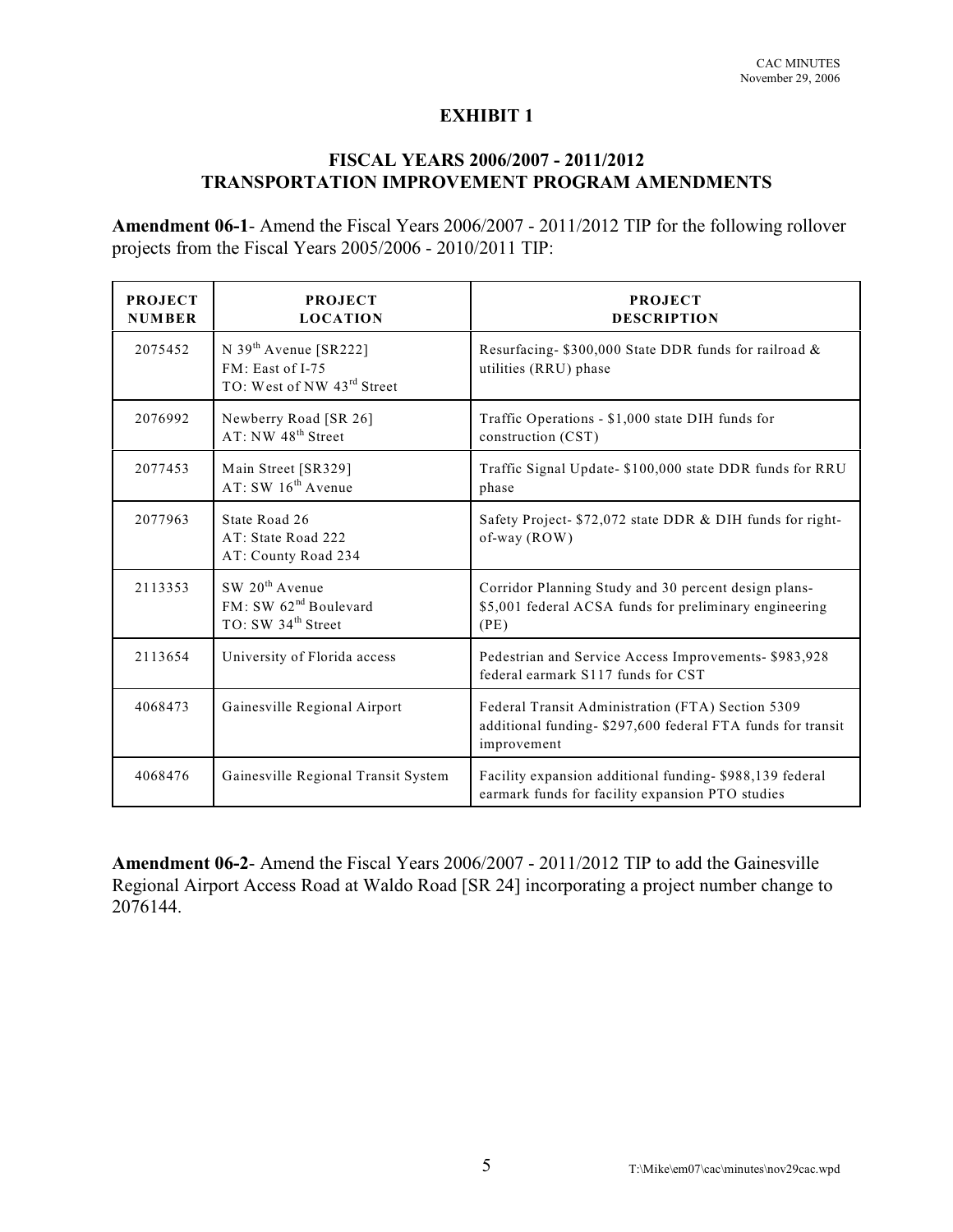# **EXHIBIT 2**

# **FLORIDA DEPARTMENT OF TRANSPORTATION TENTATIVE FIVE YEAR WORK PROGRAM**

# **TABLE 1**

## **SUBSTANTIATIVE ISSUES**

| <b>Section</b>                          | <b>Work Program/TIP Project</b>                                                                                                                                       | <b>Issue</b>                                                                                                                                                                                                                                                                                                                                              |
|-----------------------------------------|-----------------------------------------------------------------------------------------------------------------------------------------------------------------------|-----------------------------------------------------------------------------------------------------------------------------------------------------------------------------------------------------------------------------------------------------------------------------------------------------------------------------------------------------------|
| <b>Bicycle Projects</b><br>1            | <b>Archer Road (SR 24)</b><br>(Item No. 2078376; Pg. ?)<br><b>Construct Bike Path</b><br>FM: SW 122 <sup>nd</sup> Street<br>TO: SW 75 <sup>th</sup> Place             | Request that FDOT explain why the<br>Archer Road Bike Path (Item Number<br>2078376) identified in the adopted<br>Fiscal Years 2006/2007 - 2010/2011<br>Transportation Improvement Program<br>(TIP) was not included in the Tentative<br>Work Program.                                                                                                     |
| <b>Bicycle Projects</b><br>$\mathbf{2}$ | <b>Hull Road Extension</b><br>(Item No. 2112452; Pg. 2)<br><b>Construct Bike Path</b><br>FM: SW 62 <sup>nd</sup> Boulevard<br>TO: SW 34 <sup>th</sup> Street (SR 121) | Request that FDOT move the Hull Road<br>Extension Bike Path (Item Number<br>2112452) preliminary engineering (PE)<br>funds from Fiscal Year 2011/2012 to<br>Fiscal Year 2008/2009.                                                                                                                                                                        |
| Highways - State -<br>Landscaping<br>3  | <b>SR 331</b><br>(Item No. 2078014; Pg. 1)<br>FM: SR 121<br>TO: SR 26/University Ave                                                                                  | Request that FDOT not fund the State<br>Road 331 (Williston Road) Landscaping<br>Project (Item Number 2078014), but<br>fund our number one landscaping<br>priority identified in the adopted Fiscal<br>Years 2007/2008 - 2011/2012 List of<br>Priority Projects, which is E. University<br>Avenue from State Road 24 (Waldo<br>Road) to County Road 329B. |
| Highways - State -<br>Resurfacing<br>4  | <b>SR 121</b><br>(Item No. 2077123; Pg. 1)<br>FM: NW 5 <sup>th</sup> Avenue<br><b>TO: US 441</b>                                                                      | Request that FDOT add the construction<br>of center turn lanes to the resurfacing of<br>SR 121 (Item Number 2077123) at<br>several locations to implement priority<br>number four (NW 34 <sup>th</sup> Street from NW<br>16 Avenue to US 441) of the adopted<br>Year 2025 Cost Feasible Plan.                                                             |

Note - Page numbers indicate what page the project is located in Exhibit 1 - Tentative FDOT Work Program.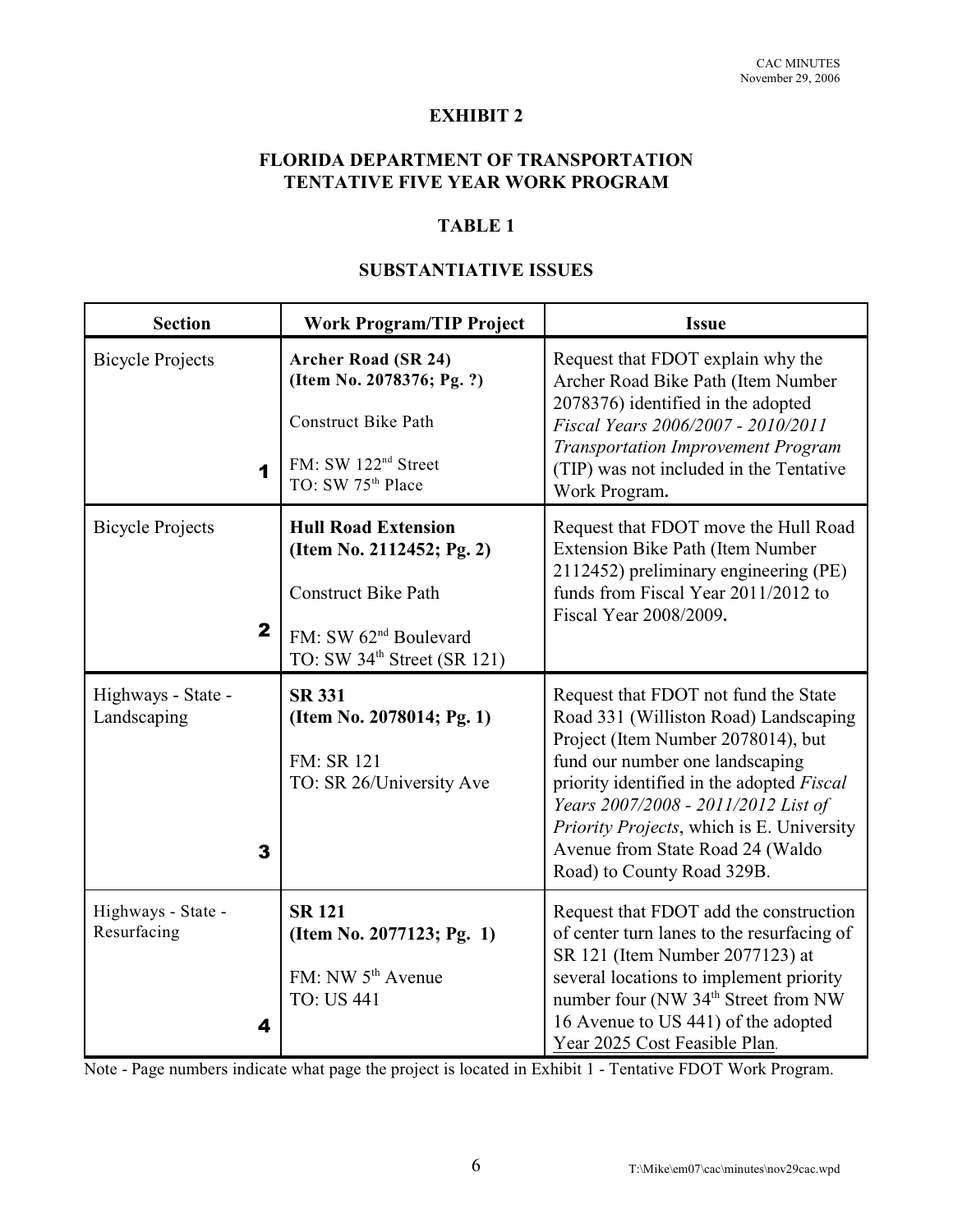# **TABLE 1 (Continued)**

# **SUBSTANTIATIVE ISSUES**

| <b>Section</b>                                  | <b>Work Program/TIP Project</b>                                                                           | <b>Issue</b>                                                                                                                                                                                                                                           |  |
|-------------------------------------------------|-----------------------------------------------------------------------------------------------------------|--------------------------------------------------------------------------------------------------------------------------------------------------------------------------------------------------------------------------------------------------------|--|
| Highways - State -<br>Safety                    | <b>State Road 26</b><br>(Item No. 2077963; Pg. ?)                                                         | Request that FDOT program the funding<br>for the reconstruction of the intersection<br>of State Road 26 with State Road 222                                                                                                                            |  |
|                                                 | Intersection                                                                                              | (Item Number 2077963).                                                                                                                                                                                                                                 |  |
| 5                                               | AT: SR 222<br>AT: CR 234                                                                                  |                                                                                                                                                                                                                                                        |  |
| Highways - State -<br>Signalization             | <b>Alachua County</b><br>(Item No. 4135171; Pg. ?)                                                        | Request that FDOT program the funds<br>for the maintenance of Traffic Control                                                                                                                                                                          |  |
|                                                 | <b>Traffic Lighting Maintenance</b><br><b>Traffic Control Devices/System</b>                              | Devices/System (Item Number<br>4135171) identified in the adopted TIP.                                                                                                                                                                                 |  |
| 6                                               | Type Work: Ongoing<br>maintenance of traffic signals on<br>state highways.                                |                                                                                                                                                                                                                                                        |  |
| Highways - Local -<br>Construction              | SW 62 <sup>nd</sup> Boulevard<br>(Item No. 2113653; Pg. 2)<br>New Road Construction<br>Four Lane Arterial | Request that FDOT explain why the<br>\$1.5 million requested in the TIP for<br>preliminary engineering (PE) for SW<br>62 <sup>nd</sup> Boulevard (Item Number 2113653)<br>was not included in the Tentative Work<br>Program for Fiscal Year 2007/2008. |  |
| 7                                               | <b>SAFETEA-LU High Priority</b><br>Project                                                                |                                                                                                                                                                                                                                                        |  |
| Transit - Capital<br>Funding                    | <b>Fixed Route System Capital</b><br><b>STP Funds</b><br>(Item No. 4048331; Pg. ?)                        | Request that FDOT program the Surface<br>Transportation Funds (STP) for the<br>purchase of vehicles and equipment<br>(Item Number 4048331) identified in the                                                                                           |  |
| 8                                               | Type Work: Purchase vehicles<br>and equipment.                                                            | adopted TIP.                                                                                                                                                                                                                                           |  |
| Transportation<br>Disadvantaged -<br>Operations | <b>Transportation</b><br><b>Disadvantaged Grant</b><br>(Item No. 2174893; Pg. ?)                          | Request that FDOT program the<br><b>Transportation Disadvantaged Grant</b><br>funds (Item Number 2174893) identified<br>in the adopted TIP.                                                                                                            |  |
| 9                                               | Type Work: TD Commission<br>Grant-Voluntary Dollar.                                                       |                                                                                                                                                                                                                                                        |  |

Note - Page numbers indicate what page the project is located in Exhibit 1 - Tentative FDOT Work Program.